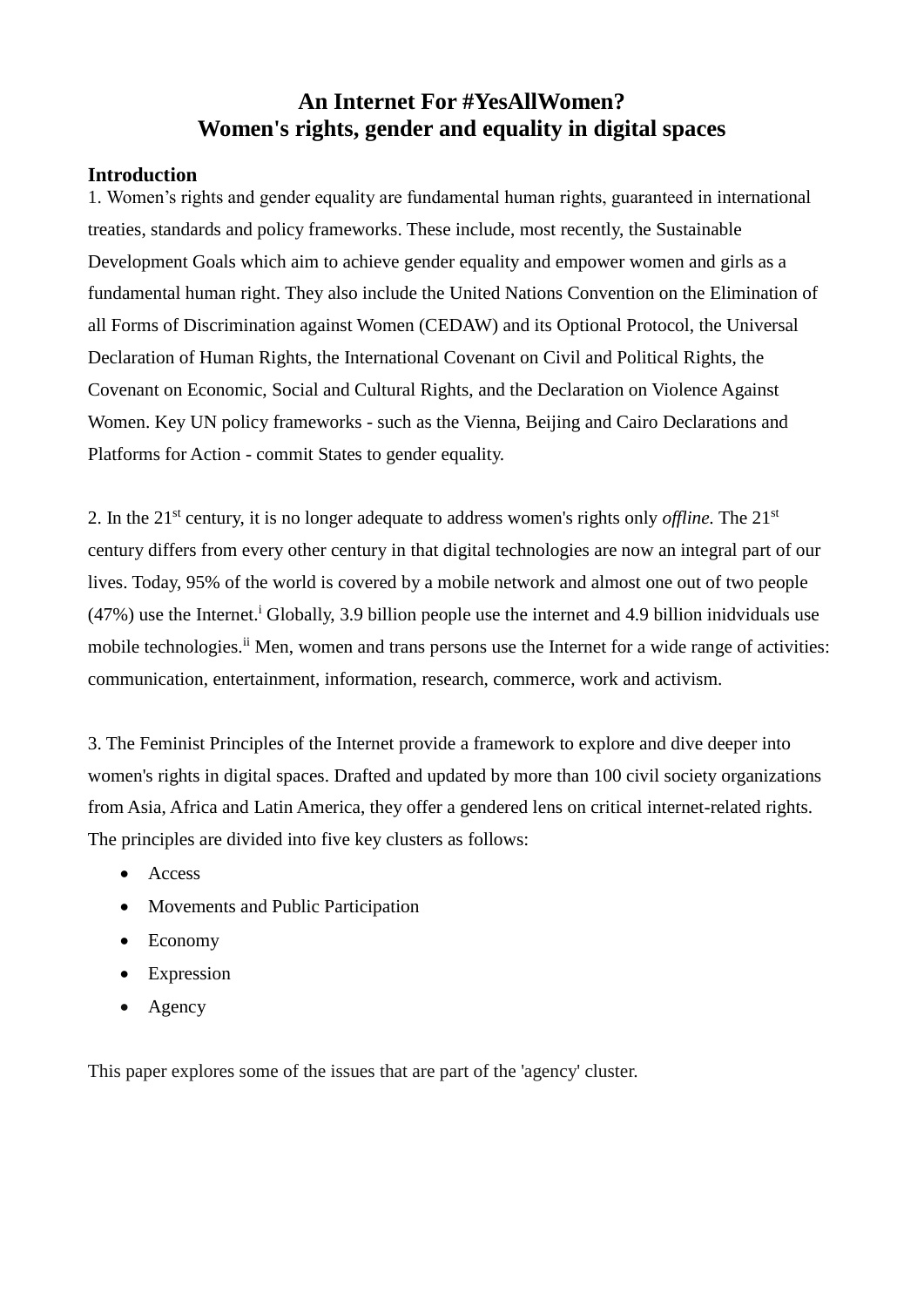## **Agency**

Key issues: *Consent; Privacy and data; Memory; Anonymity*

4. In September 2017, a young man in India livestreamed on Facebook a video of a sexual act – without the consent of the woman in the video. In September 2016, a young woman in Italy committed suicide after her sex video continued to remain online – without her consent.<sup>iii</sup> The Supreme Court in India is currently hearing a case against 'rape videos' – which embody simultaneous violations of consent in physical and digital spaces. Rape videos also represent consent being violated thrice over: the rape itself, the filming, and the distribution.

5. Consent has emerged as a critical women's rights issue in the digital age. Women's agency lies in their ability to make informed decisions on what aspects of their public or private lives to share in digital spaces – as information, data, text, images or video. This is what consent means in practice.

6. Since most information online involves a two-step process – creation and distribution - digital consent must be understood as a multi-step practice, not a single-step concept. A woman may consent to participating only in the creation of an image or a video (step 1), including one that is intimate or sexual – but not consent to its distribution (step 2). This was what happened in the first two cases mentioned above. Or a woman may not consent to any of it - neither creation nor distribution - as in the rape videos. Either way, consent must be specifically sought, obtained, upheld and respected in each and every step of the digital cycle. In some countries, laws and legal judgements are separating these strands of consent – production and distribution - and separately punishing each violation.

7. While non-consensual production and distribution need to be treated as rights violations, consensual creations need to be protected. Legal distinctions between the 'consensual' and the 'nonconsensual' need to be strengthened to enable freedom of expression, including sexual expression. Young women in particular negotiate freedom and censure and use online spaces to challenge cultural and social restrictions around sexuality, relationships and self-determination. Without laws that firmly distinguish the 'consensual' from the 'non-consensual', women who publish intimate digital images of themselves can be booked under statutes related to obscenity or indecency.

8. While the law is critical in upholding consent, it is not a sufficient mechanism to usher in an everyday practice of consent across digital platforms. What's also needed is an ethics of consent that is built and embedded into the culture, design, policies and practices of digital platforms.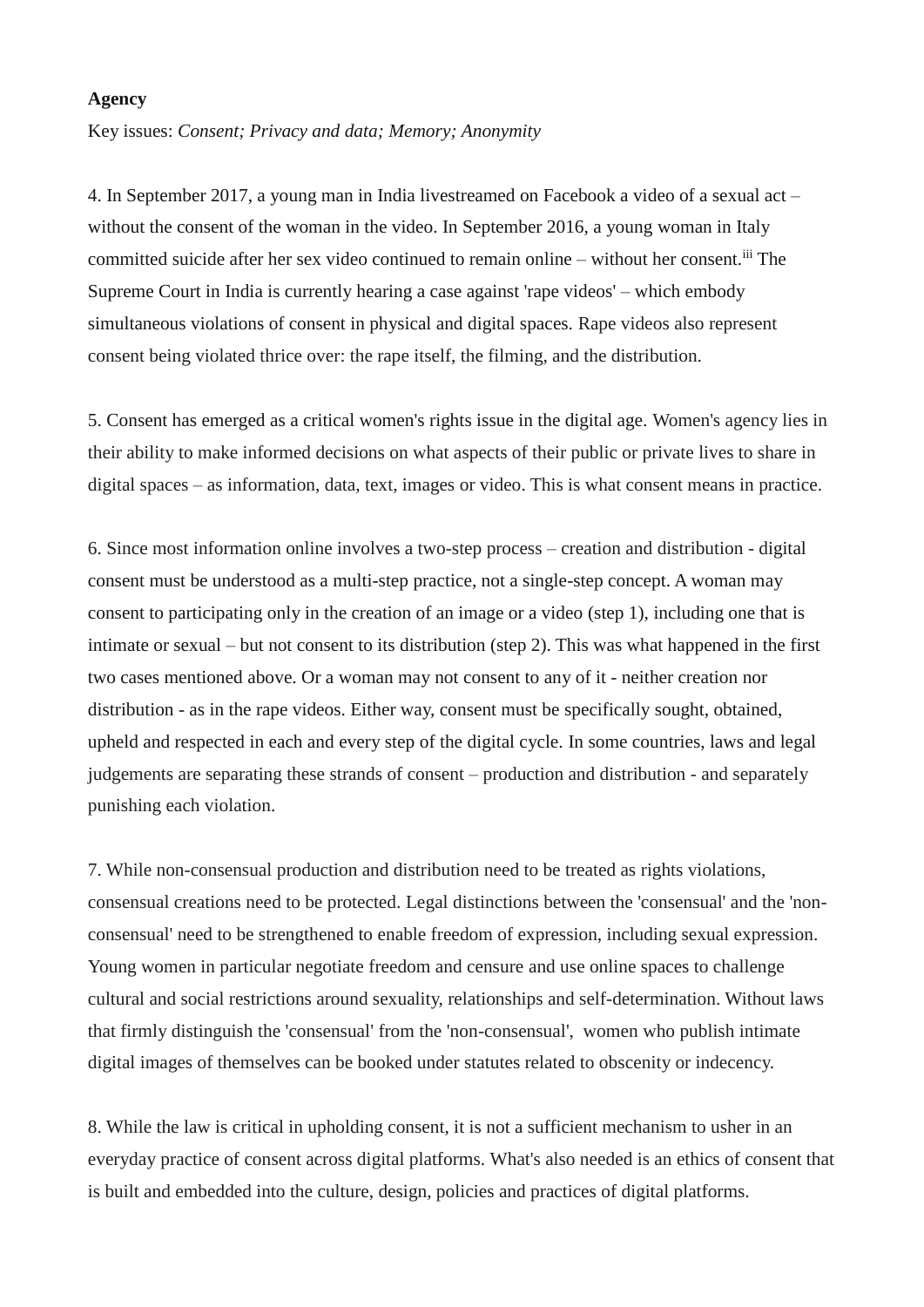9. Consent and privacy are closely linked to one another, both in physical and digital spaces. The concept of informed consent – used in research and medicine - rests on the understanding that participants' privacy will be respected, both offline and online, where information or data is increasingly stored. Obtaining consent is necessary for any private information to be made public. However, enough information must be provided to an individual for them to exercise 'informed' or 'meaningful' consent. Digital users typically tick the 'terms of service' of digital platforms to signal their consent to a range of conditions, including how their data is collected, stored and used. Such 'terms of service' are considered too legalistic, lengthy and jargon-laden to meet the standards of meaningful consent, or to protect the privacy of users.

10. Privacy has emerged as a critical right in digital spaces for two main reasons. One, the right to privacy is essential for individuals to freely access information and express themselves. Two, the right to privacy is essential given the vast amounts of personal data that digital platforms collect, store, and use, often for their own purposes. The Office of the UN High Commissioner for Human Rights notes that "the Internet also presents new tools and mechanisms through which both State and private actors can monitor and collect information about individuals' communications and activities on the Internet. Such practices can constitute a violation of the Internet users' right to privacy, and, by undermining people's confidence and security on the Internet, impede the free flow of information and ideas online."

11. In the digital age, surveillance is one of the biggest threats to privacy – and expression. Almost any digital tool, platform or technology allows for mass surveillance, notes the Electronic Frontier Foundation. "In practice, the reach of these technologies is astonishingly broad: governments can listen in on cell phone calls, use voice recognition to scan mobile networks, read emails and text messages, censor web pages, track a citizen's every movement using GPS, and can even change email contents while en route to a recipient...They can secretly turn on webcams built into personal laptops and microphones in cell phones not being used. And all of this information is filtered and organized on such a massive scale that it can be used to spy on every person in an entire country."iv

12. Surveillance can create a chilling effect on the online expression of ordinary citizens, who may self-censor for fear of being constantly tracked. Surveillance also exerts a disproportionate impact on the freedom of expression of a wide range of vulnerable groups, including racial, religious, ethnic, gender and sexual minorities, members of certain political parties, civil society, human rights defenders, professionals such as journalists, lawyers and trade unionists, victims of violence and abuse, and children.<sup>v</sup>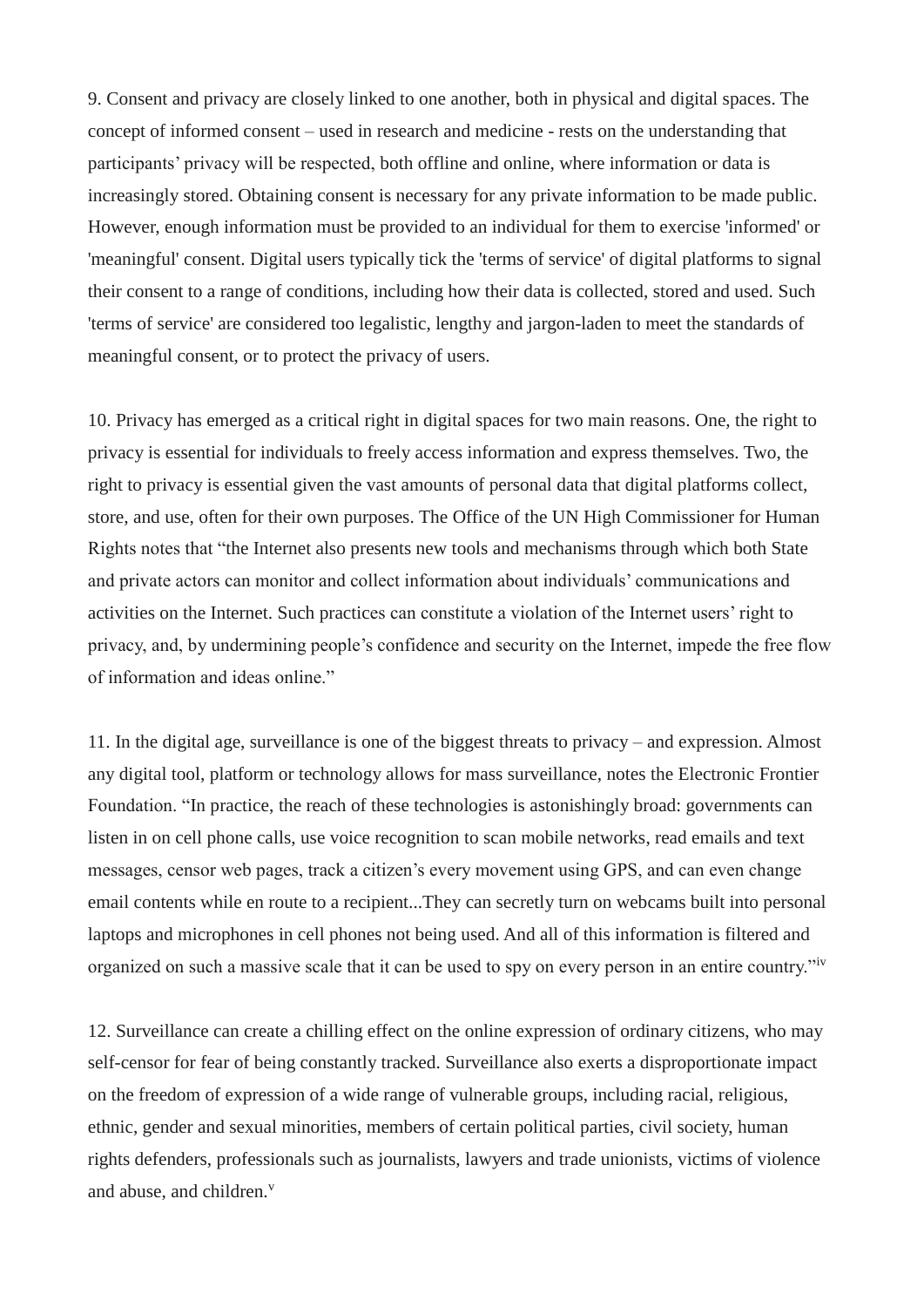13. Surveillance is not a new phenomenon where women are concerned; women have always been under stringent surveillance by actors ranging from partners and parents to the State.<sup>vi</sup> The Internet Democracy Project notes that the digital age may have further deepened the scrutiny to which women are subjected - this has shaped and harmed, women's lives in multiple ways. In parts of India, local village bodies have banned young women from using mobile phones. CCTV cameras surveil women who work in garment factories. And safety apps track and collect information about women users, without specifying why or how this is being collected, stored or used.<sup>vii</sup>

14. Surveillance is used in digital spaces much as it is used in physical spaces: to restrict women's bodies, speech and activism. In this context, it is essential to understand surveillance as an obstacle to women's rights and gender equality. This means paying attention to and addressing surveillance practices by individuals, the private sector, the state and non-state actors.

15. Strengthening the right to privacy in digital spaces also means ensuring that an individual has full control over their personal data and information online at all levels. It means ensuring that States and private companies do not use personal data to manipulate digital behaviour or for other profit-making practices.

16. Since data lives on over time in digital spaces, ensuring the right to privacy also translates into enabling individuals to exercise and retain control over their personal data, histories and memories online. Individuals must be able to access personal data and information, know who has access to it and under what conditions, control this use and access, and retain the ability to delete it forever.

17. Strengthening the right to privacy online also means ensuring that individuals have the means to express themselves without revealing their identities. "Throughout history, people's willingness to engage in debate on controversial subjects in the public sphere has always been linked to possibilities for doing so anonymously," notes the UN Office of the High Commissioner for Human Rights. "The Internet allows individuals to access information and to engage in public debate without having to reveal their real identities, for example through the use of pseudonyms on message boards and chat forums."

18. Although the Internet offers tools and possibilities to hide one's face, voice, image, or location, such privacy is superficial in the absence of encryption. Noted the OHCHR: "The privacy afforded through such pseudonyms is superficial and easily disturbed by Governments or others with the